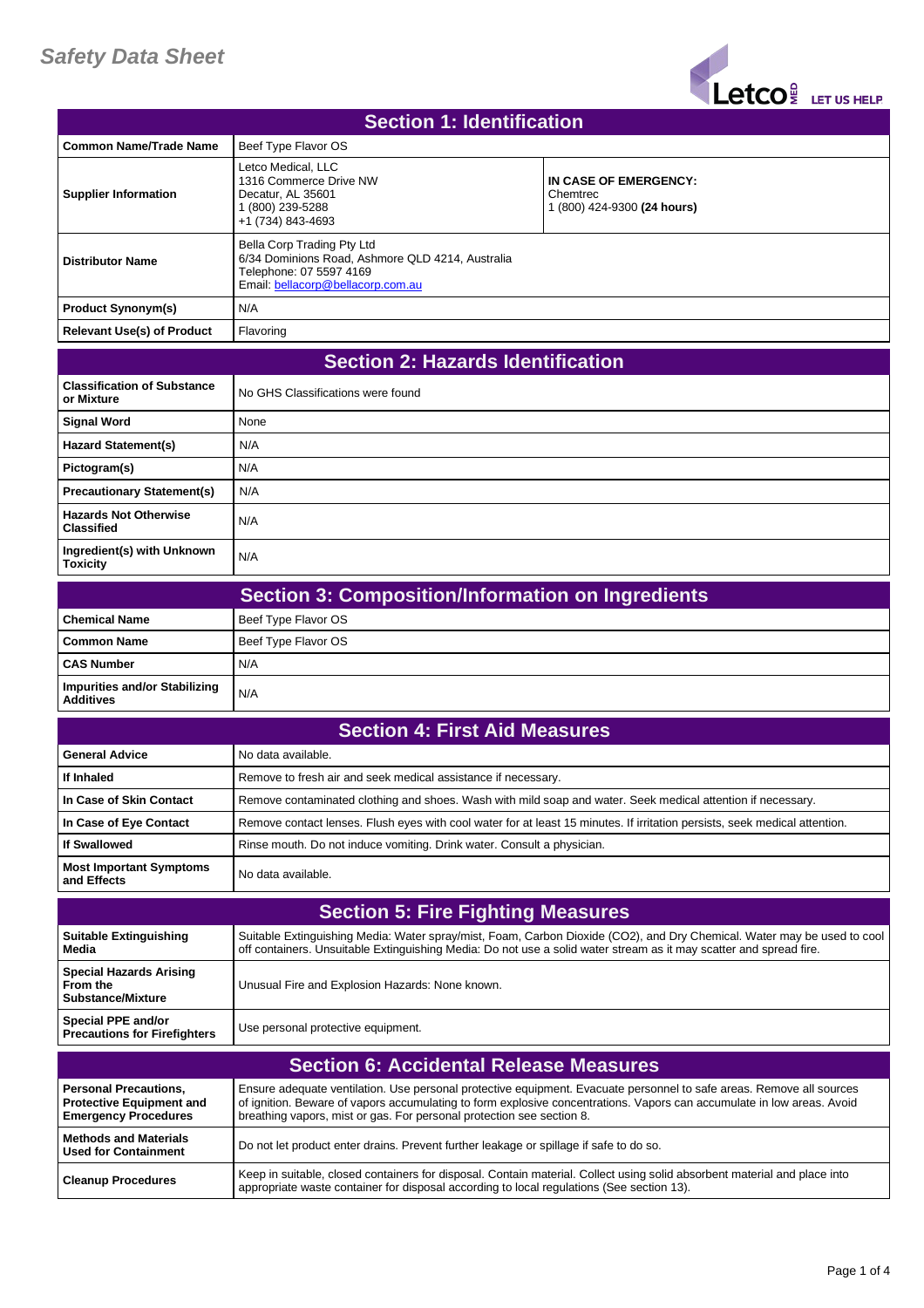| <b>Section 7: Handling and Storage</b> |                                                                          |
|----------------------------------------|--------------------------------------------------------------------------|
| l Precautions for Safe<br>Handling     | Use with adequate ventilation. Keep away from heat and flame.            |
| <b>Conditions for Safe Storage</b>     | Keep containers tightly closed in a dry, cool and well-ventilated place. |

| <b>Section 8: Exposure Controls/Personal Protection</b>                 |                                                                                                                                                                                                                                     |
|-------------------------------------------------------------------------|-------------------------------------------------------------------------------------------------------------------------------------------------------------------------------------------------------------------------------------|
| <b>Components with</b><br><b>Workplace Control</b><br><b>Parameters</b> | No data available.                                                                                                                                                                                                                  |
| <b>Appropriate Engineering</b><br><b>Controls</b>                       | Always observe good personal hygiene measures, such as washing your hands after handling the material and before eating,<br>drinking, and/or smoking. Routinely wash work clothing and protective equipment to remove contaminants. |
| <b>PPE - Eye/Face Protection</b>                                        | Wear safety glasses with side shields or goggles.                                                                                                                                                                                   |
| <b>PPE - Skin Protection</b>                                            | Chemical resistant gloves recommended.                                                                                                                                                                                              |
| <b>PPE - Body Protection</b>                                            | Wear protective gown.                                                                                                                                                                                                               |
| <b>PPE - Respiratory</b><br>Protection                                  | Proper ventilation, engineering controls, such as local exhaust ventilation, and if necessary, a NIOSH certified respirator<br>with appropriate cartridges is highly recommended                                                    |

| <b>Section 9: Physical and Chemical Properties</b>       |                                |
|----------------------------------------------------------|--------------------------------|
| Appearance                                               | Viscous liquid                 |
| <b>Upper/Lower Flammability</b><br>or Explosive Limits   | No data available.             |
| Odor                                                     | Conforms to Standard           |
| <b>Vapor Pressure</b>                                    | Not Measured                   |
| <b>Odor Threshold</b>                                    | Not Established                |
| <b>Vapor Density</b>                                     | Not Measured                   |
| pH                                                       | 4.93                           |
| <b>Relative Density</b>                                  | No data available.             |
| <b>Melting Point/Freezing</b><br>Point                   | Not available.                 |
| <b>Solubility</b>                                        | Insoluble in water.            |
| <b>Initial Boiling Point and</b><br><b>Boiling Range</b> | $102^{\circ}$ C.               |
| <b>Flash Point</b>                                       | °C/°F (Closed Cup): >93 / >200 |
| <b>Evaporation Rate</b>                                  | Not Measured                   |
| <b>Flammability (Solid, Gas)</b>                         | No data available              |
| <b>Partition Coefficient</b>                             | Not Measured                   |
| <b>Auto-Ignition Temperature</b>                         | Not Measured                   |
| Decomposition<br><b>Temperature</b>                      | Not Measured                   |
| <b>Viscosity</b>                                         | Not Measured                   |

| <b>Section 10: Stability and Reactivity</b>         |                                                                                                                          |
|-----------------------------------------------------|--------------------------------------------------------------------------------------------------------------------------|
| Reactivity                                          | The product is non-reactive under normal conditions of use, storage, and transport                                       |
| <b>Chemical Stability</b>                           | Material is stable under normal conditions.                                                                              |
| <b>Possibility of Hazardous</b><br><b>Reactions</b> | No dangerous reactions known under conditions of normal use                                                              |
| <b>Conditions to Avoid</b>                          | Heat, flames and sparks. Extremes of temperature and direct sunlight.                                                    |
| <b>Incompatible Materials</b>                       | Keep away from strong oxidizing agents, heat and open flames.                                                            |
| <b>Hazardous Decomposition</b><br><b>Products</b>   | When heated, may produce unpleasant fumes and/or smoke. Combustion may produce Carbon Monoxide and/or Carbon<br>Dioxide. |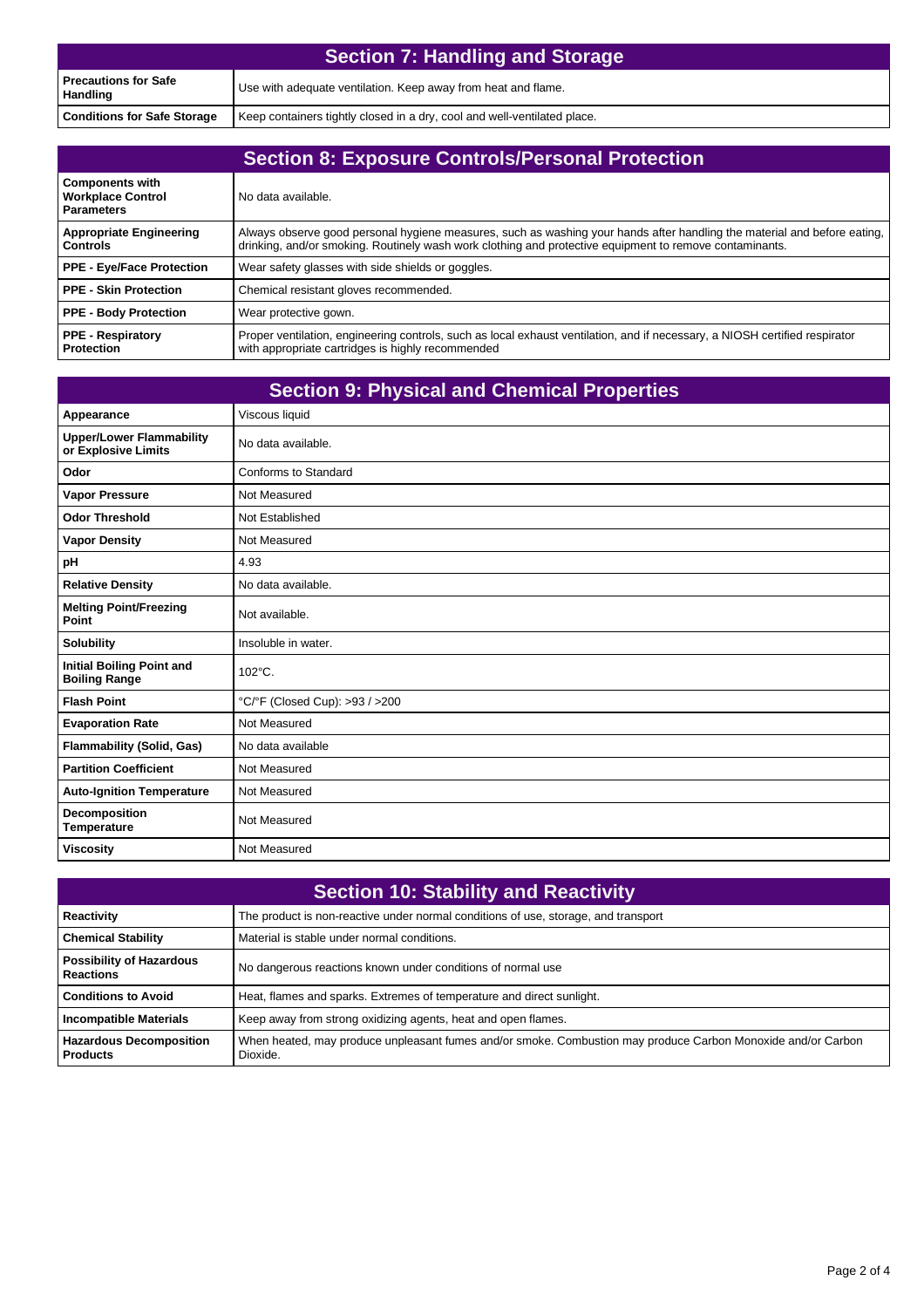| <b>Section 11: Toxicological Information</b>                                  |                                                                                                                                   |  |
|-------------------------------------------------------------------------------|-----------------------------------------------------------------------------------------------------------------------------------|--|
| <b>Acute Toxicity - LD50 Oral</b>                                             | Effect of Overexposure - Ingestion: Under normal use conditions, this product is not expected to cause adverse health<br>effects. |  |
| <b>Acute Toxicity - Inhalation</b>                                            | Effect of Overexposure - Inhalation: No adverse effects due to inhalation are expected under normal use.                          |  |
| <b>Acute Toxicity - Dermal</b>                                                | Effect of Overexposure - Skin Contact: Not expected to cause skin problems under normal use conditions.                           |  |
| <b>Acute Toxicity - Eye</b>                                                   | Effect of Overexposure - Eye Contact: Not expected to cause eye problems under normal use conditions.                             |  |
| <b>Skin Corrosion/Irritation</b>                                              | No data available.                                                                                                                |  |
| <b>Serious Eye</b><br>Damage/Irritation                                       | No data available.                                                                                                                |  |
| <b>Respiratory or Skin</b><br><b>Sensitization</b>                            | No data available.                                                                                                                |  |
| <b>Germ Cell Mutagenicity</b>                                                 | No data available.                                                                                                                |  |
| <b>Carcinogenicity IARC</b>                                                   | Carcinogenicity: This product does not contain any carcinogenic substances as classified by IARC, NTP, ACGIH or<br>OSHA.          |  |
| <b>Carcinogenicity ACGIH</b>                                                  | Carcinogenicity: This product does not contain any carcinogenic substances as classified by IARC, NTP, ACGIH or<br>OSHA.          |  |
| <b>Carcinogenicity NTP</b>                                                    | Carcinogenicity: This product does not contain any carcinogenic substances as classified by IARC, NTP, ACGIH or<br>OSHA.          |  |
| <b>Carcinogenicity OSHA</b>                                                   | Carcinogenicity: This product does not contain any carcinogenic substances as classified by IARC, NTP, ACGIH or<br>OSHA.          |  |
| <b>Reproductive Toxicity</b>                                                  | No data available.                                                                                                                |  |
| <b>Specific Target Organ</b><br><b>Toxicity - Single Exposure</b>             | No data available.                                                                                                                |  |
| <b>Specific Target Organ</b><br><b>Toxicity - Repeated</b><br><b>Exposure</b> | No data available.                                                                                                                |  |
| <b>Aspiration Hazard</b>                                                      | No data available.                                                                                                                |  |

| <b>Section 12: Ecological Information</b> |                                                                                                                                                                                                                                        |
|-------------------------------------------|----------------------------------------------------------------------------------------------------------------------------------------------------------------------------------------------------------------------------------------|
| Toxicity                                  | Ecological Information: Normal recommended use releases little of the product to the environment. Responsible<br>manufacturing applications should include provisions for spill containment and measures to control loss of volatiles. |
| <b>Persistence and</b><br>Degradability   | No data available                                                                                                                                                                                                                      |
| Bio-accumulative Potential                | No data available.                                                                                                                                                                                                                     |
| <b>Mobility in Soil</b>                   | No data available.                                                                                                                                                                                                                     |
| Other Adverse Effects                     | No data available.                                                                                                                                                                                                                     |

| <b>Section 13: Disposal Considerations</b>              |                                                                                                                                                                                                                                                                                                               |
|---------------------------------------------------------|---------------------------------------------------------------------------------------------------------------------------------------------------------------------------------------------------------------------------------------------------------------------------------------------------------------|
| <b>Waste Treatment Methods</b><br>Product               | Do not discharge into drains, water courses or onto the ground. Do not allow this material to drain into sewers/water<br>supplies. Do not contaminate ponds, waterways or ditches with material or used container. Dispose of material in<br>accordance with applicable federal, state and local regulations. |
| <b>Waste Treatment Methods</b><br>Packaging             | No data available                                                                                                                                                                                                                                                                                             |
| <b>Special Precautions Landfill</b><br>or Incinerations | No data available                                                                                                                                                                                                                                                                                             |
| <b>Other Information</b>                                | No data available.                                                                                                                                                                                                                                                                                            |

| Section 14: Transport Information |                      |
|-----------------------------------|----------------------|
| <b>UN Number</b>                  | Not dangerous goods. |
| <b>UN Proper Shipping Name</b>    | N/A                  |
| <b>Transport Hazard Class(es)</b> | N/A                  |
| <b>Packaging Group</b>            | N/A                  |
| <b>Environmental Hazards</b>      | N/A                  |

|                                   | Section 15: Regulatory Information |  |
|-----------------------------------|------------------------------------|--|
| No further information available. |                                    |  |